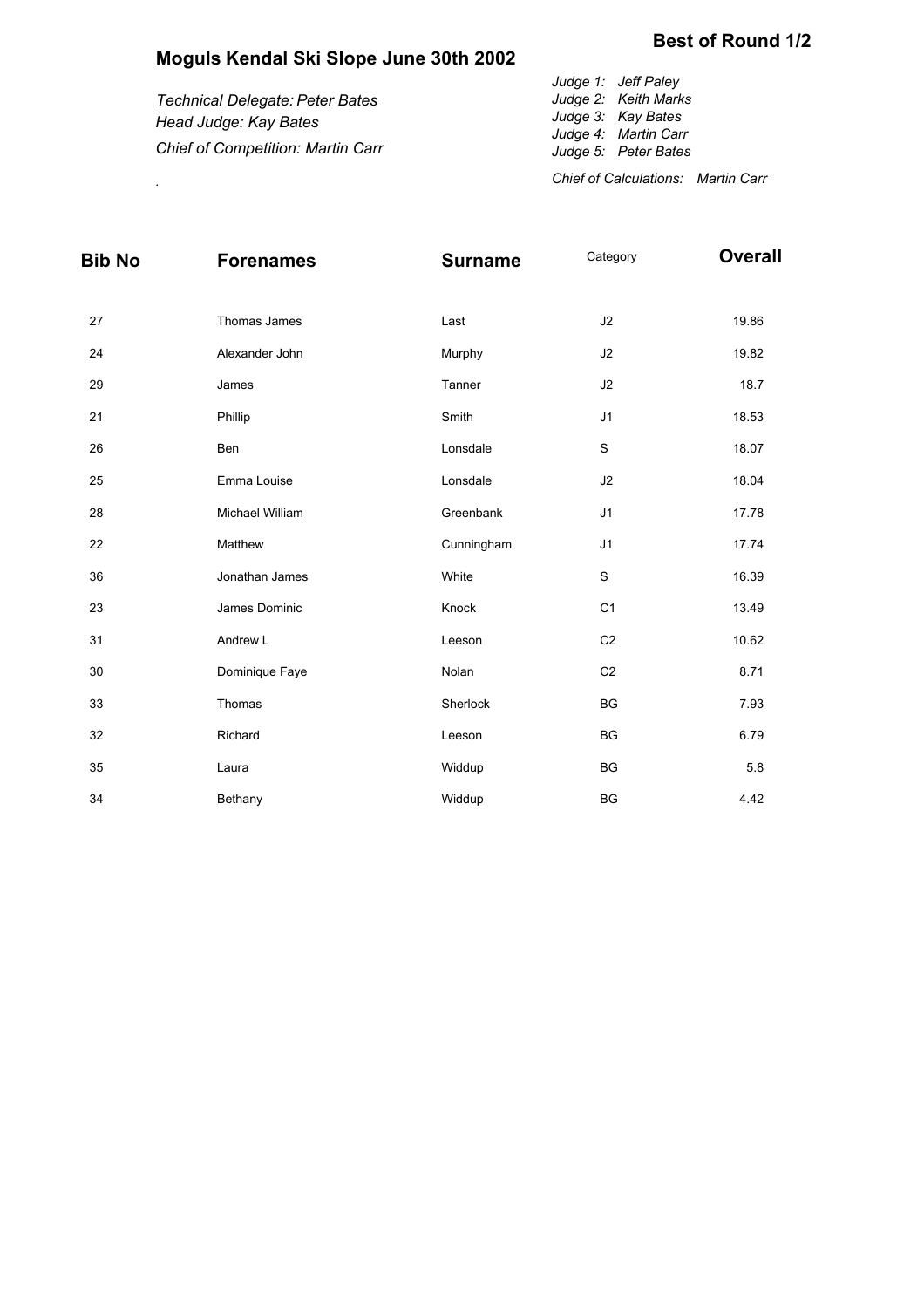| Moguls Kendal Ski Slope June 30th 2002   | Chief of Calculations: Martin Carr           | <b>Round 1 Results</b> |     |
|------------------------------------------|----------------------------------------------|------------------------|-----|
| Technical Delegate: Peter Bates          | Judge 1: Jeff Paley<br>Judge 2: Keith Marks  |                        |     |
| Head Judge: Kay Bates                    | Judge 3: Kay Bates                           |                        |     |
| <b>Chief of Competition: Martin Carr</b> | Judge 4: Martin Carr<br>Judge 5: Peter Bates | Pace Time:             | 8.3 |

.

| <b>Names</b>    |            | Category       | Turns J1-3     |     |                | Air J4-5            |                             |                     | Total Turns and Air                   |         | Time in Sec and Scor |      | <b>Overall</b> |       |
|-----------------|------------|----------------|----------------|-----|----------------|---------------------|-----------------------------|---------------------|---------------------------------------|---------|----------------------|------|----------------|-------|
|                 |            |                |                |     |                |                     | Jump Categor                |                     |                                       |         |                      |      |                |       |
| Alexander John  | Murphy     | J2             | 3.3            | 2.8 | 3.1            | $\mathbf{3}$        | $2.2$ 2.2<br>$\overline{1}$ | $\mathbf{3}$        | $1.8$ 1.8<br>$\overline{1}$           | 9.19    | 4.71                 | 8.73 | 5.21           | 19.11 |
| Phillip         | Smith      | J <sub>1</sub> | 3.3            | 2.9 | 3.1            | 1.9<br>$\mathbf{1}$ | 2<br>$\overline{1}$         | 1.6<br>$\mathbf{1}$ | 1.7<br>$\overline{1}$                 | 9.29    | 3.45                 | 8.12 | 5.79           | 18.53 |
| James           | Tanner     | J2             | $\overline{3}$ | 2.9 | 2.7            | 1.9<br>$\mathbf{1}$ | 1.6<br>$\overline{1}$       | $\mathbf{1}$        | $1.9$ 1.6<br>$\overline{1}$           | 8.6     | 3.35                 | 7.78 | 6.12           | 18.07 |
| Thomas James    | Last       | $\sf J2$       | 3.2            | 2.5 | 3              | 2.4<br>3            | 0.8<br>$\overline{1}$       | 3                   | 20.9<br>$\overline{1}$                | 8.69    | 3.89                 | 8.55 | 5.38           | 17.96 |
| Ben             | Lonsdale   | $\mathbb S$    | 3.4            | 3.2 | 3.3            | $\mathbf{1}$        | $1.5$ 1.6<br>$\overline{1}$ | $\mathbf{1}$        | $1.4$ 1.6<br>$\overline{1}$           | 9.89    | 2.92                 | 8.89 | 5.05           | 17.86 |
| Matthew         | Cunningham | J <sub>1</sub> | 2.9            | 2.6 | 3.2            | $\mathbf{1}$        | $1.5$ 1.6<br>$\mathbf{1}$   | $\mathbf{1}$        | $1.4$ 1.5<br>$\overline{1}$           | 8.69    | 2.87                 | 8.01 | $5.9\,$        | 17.46 |
| Emma Louise     | Lonsdale   | $\sf J2$       | $\overline{3}$ | 2.9 | 2.8            | $\mathbf{1}$        | $2.3$ 1.2<br>$\overline{1}$ | $\mathbf{1}$        | $2 \t1.3$<br>$\overline{1}$           | 8.69    | 3.25                 | 8.97 | 4.97           | 16.91 |
| Michael William | Greenbank  | J <sub>1</sub> | 2.4            | 2.7 | 2.5            | 1.6<br>$\mathbf{1}$ | 1.8<br>$\mathbf{1}$         | $\mathbf{1}$        | $1.5$ 1.8<br>$\overline{1}$           | $7.6\,$ | 3.2                  | 8.48 | 5.45           | 16.25 |
| Jonathan James  | White      | S              | 2.4            | 2.6 | 2.8            | 1.8<br>$\mathbf{1}$ | $\overline{0}$<br>$\pmb{0}$ | 1.8<br>$\mathbf{1}$ | $\overline{\phantom{0}}$<br>$\pmb{0}$ | $7.8$   | 1.72                 | 8.43 | 5.49           | 15.01 |
| James Dominic   | Knock      | C <sub>1</sub> | 2.1            | 2.6 | $\overline{2}$ | 1.4<br>$\mathbf{1}$ | $\mathbf{1}$                | 1                   | $1.2 \quad 0.6$<br>$\overline{1}$     | 6.7     | 2.01                 | 9.17 | 4.78           | 13.49 |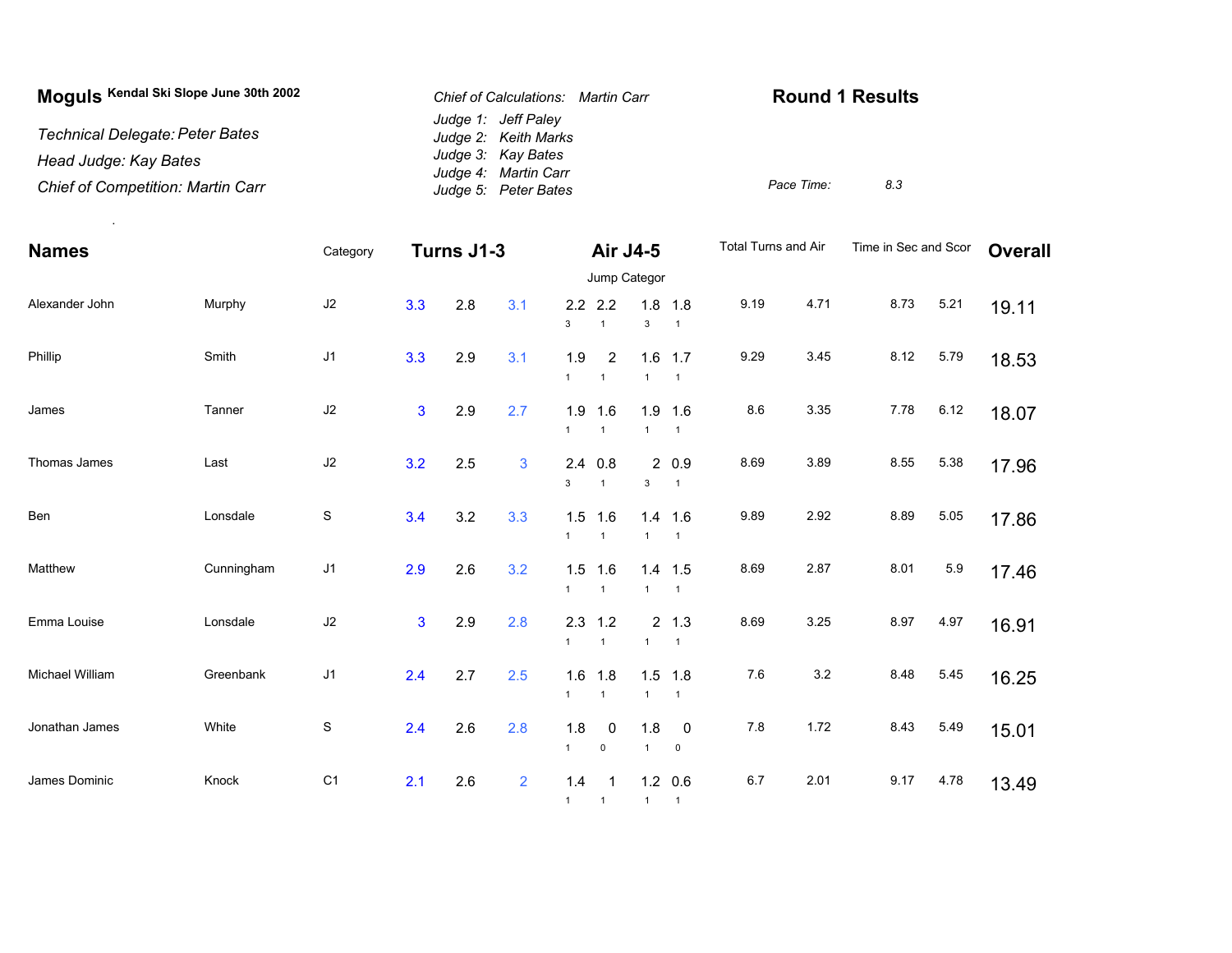| <b>Names</b>   |          | Category       | Turns J1-3   |              |              | Air J4-5                     |                               |                     | Total Turns and Air                   |         | Time in Sec and Scor |       | <b>Overall</b> |       |
|----------------|----------|----------------|--------------|--------------|--------------|------------------------------|-------------------------------|---------------------|---------------------------------------|---------|----------------------|-------|----------------|-------|
|                |          |                |              |              |              | Jump Categor                 |                               |                     |                                       |         |                      |       |                |       |
| Andrew L       | Leeson   | C <sub>2</sub> | 2.2          | 1.8          | 2.2          | 0.8<br>$\mathbf{1}$          | 0<br>$\mathsf 0$              | 0.9<br>$\mathbf{1}$ | $\mathbf 0$<br>$\mathbf 0$            | $6.2\,$ | 0.81                 | 10.39 | 3.61           | 10.62 |
| Dominique Faye | Nolan    | C <sub>2</sub> | 1.9          | 1.7          | 2.1          | $\mathbf{1}$<br>$\mathbf{1}$ | 0<br>$\pmb{0}$                | 0.8<br>1            | $\mathbf 0$<br>$\pmb{0}$              | 5.69    | 0.86                 | 11.89 | 2.16           | 8.71  |
| Richard        | Leeson   | BG             | 1.3          | $\mathbf{1}$ | 1.5          | 0.7<br>$\mathbf{1}$          | $\mathbf 0$<br>$\pmb{0}$      | 0.7                 | $\mathbf 0$<br>$\pmb{0}$              | $3.8\,$ | 0.67                 | 12.04 | 2.02           | 6.49  |
| Thomas         | Sherlock | BG             | $\mathbf{1}$ | $1.3$        | $\mathbf{1}$ | $0.7\,$<br>$\mathbf{1}$      | $\overline{0}$<br>$\pmb{0}$   | 0.6                 | $\overline{\phantom{0}}$<br>$\pmb{0}$ | 3.3     | 0.62                 | 11.48 | 2.55           | 6.47  |
| Laura          | Widdup   | BG             | 1.5          | $1.3$        | 1.7          | $0.6\,$<br>$\mathbf{1}$      | $\overline{0}$<br>$\mathbf 0$ | 0.7<br>$\mathbf{1}$ | $\mathbf 0$<br>$\pmb{0}$              | 4.5     | 0.62                 | 13.43 | 0.68           | 5.8   |
| Bethany        | Widdup   | BG             | $\mathbf{1}$ | $1.2$        | $\mathbf{1}$ | $0.6\,$<br>$\mathbf{1}$      | $\mathbf 0$<br>$\mathbf 0$    | 1<br>$\overline{1}$ | 0<br>$\pmb{0}$                        | 3.2     | 0.76                 | 13.65 | 0.46           | 4.42  |
| Phillip        | Smith    | J1             | 3.2          | 3.2          | 3.4          | 2.1<br>$\mathbf{1}$          | 2<br>$\overline{1}$           | $\mathbf{1}$        | 2 1.8<br>$\overline{1}$               | 9.8     | 3.78                 | 8.3   |                | Pace  |
| Alexander John | Murphy   | J2             | 3.3          | 3.4          | 3.1          | 1.6<br>3                     | 1.2<br>$\mathbf{1}$           | 1.3<br>3            | $\overline{1}$<br>$\overline{1}$      | 9.79    | 3.07                 | 8.59  |                | Pace  |
| Thomas James   | Last     | $\sf J2$       | 3.1          | 3.3          | 3.1          | 1.8<br>3                     | 1.5<br>$\mathbf{1}$           | 1.9<br>3            | 1.6<br>$\overline{1}$                 | 9.5     | 4.06                 | 8.51  |                | Pace  |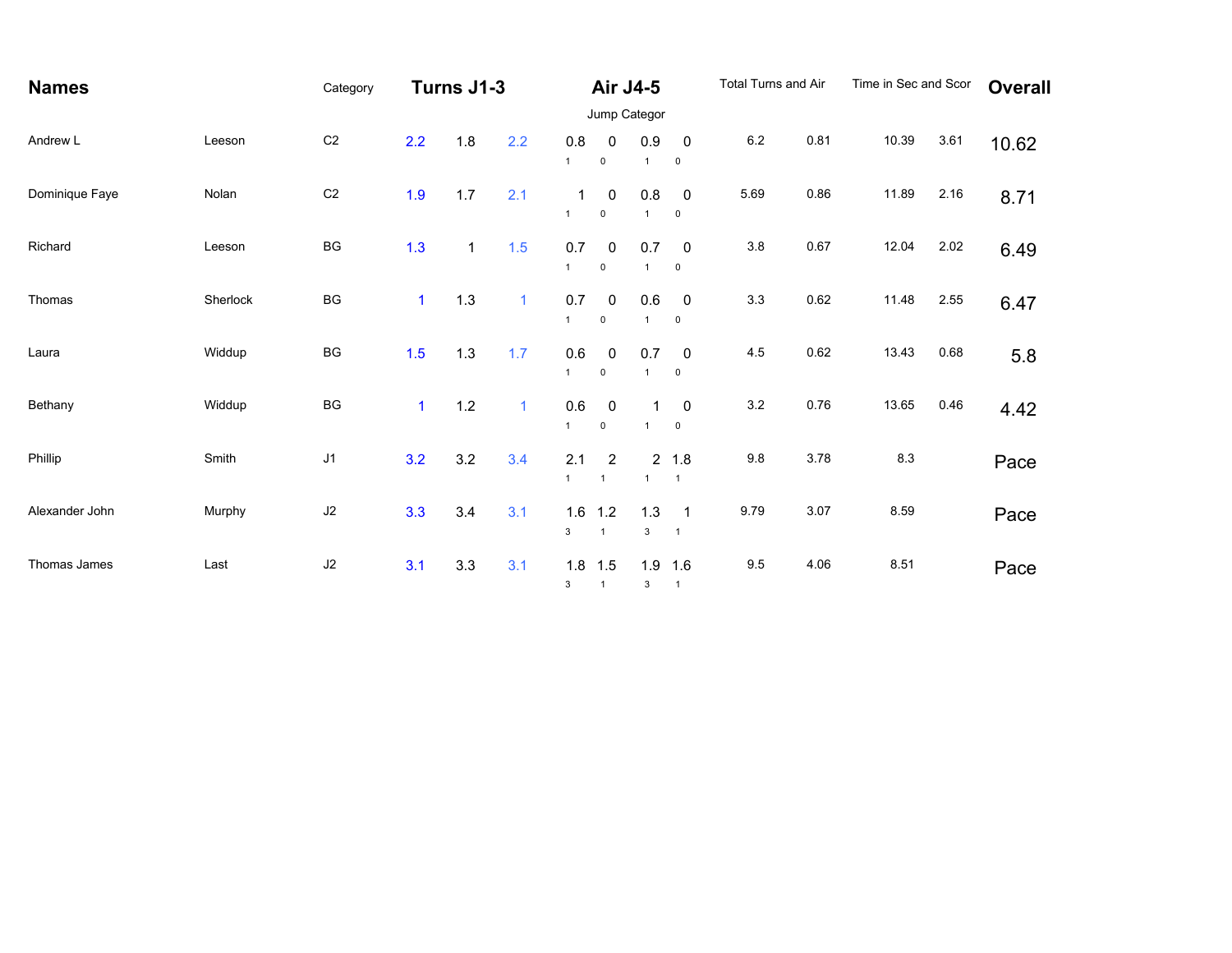| Moquis Kendal Ski Slope June 30th 2002   | Chief of Calculations: Martin Carr | <b>Round 2 Results</b> |
|------------------------------------------|------------------------------------|------------------------|
|                                          | Judge 1: Jeff Paley                |                        |
| Technical Delegate: Peter Bates          | Judge 2: Keith Marks               |                        |
| Head Judge: Kay Bates                    | Judge 3: Kay Bates                 | Pace Time:<br>8.3      |
|                                          | Judge 4: Martin Carr               |                        |
| <b>Chief of Competition: Martin Carr</b> | Judge 5: Peter Bates               |                        |

.

| <b>Forenames</b> | <b>Surname</b> | Category       | Judge 1      | Judge 2 | Judge 3      |                                                | Judge 4 Judge 5 Total Turns                       |      |      | Air Time Time Score Overall |            |  |
|------------------|----------------|----------------|--------------|---------|--------------|------------------------------------------------|---------------------------------------------------|------|------|-----------------------------|------------|--|
|                  |                |                |              |         |              | Category                                       | Category                                          |      |      |                             |            |  |
| Thomas James     | Last           | $\sf J2$       | 3.4          | 2.8     | 3.3          | 2<br>2.1<br>3 <sup>1</sup><br>$\overline{1}$   | 2.2.1<br>$\mathbf{3}$<br>$\overline{\phantom{1}}$ | 9.5  | 4.83 | 8.39                        | 5.53 19.86 |  |
| Alexander John   | Murphy         | $\sf J2$       | $\mathbf{3}$ | 3.6     | 2.9          | 2.3<br>2.2<br>3 <sup>1</sup><br>$\overline{1}$ | 2 1.9<br>$\mathbf{3}$                             | 9.5  | 4.97 | 8.58                        | 5.35 19.82 |  |
| James            | Tanner         | $\sf J2$       | 2.9          | 3.2     | 3.5          | $1.8$ 1.5<br>$1 \quad 1$                       | $1.9$ 1.4<br>$1 \quad 1$                          | 9.6  | 3.16 | 7.97                        | 5.94 18.70 |  |
| Phillip          | Smith          | J <sub>1</sub> | 3.2          | 3.2     | 3.2          | 1.6<br>$\overline{2}$<br>$1 \quad 1$           | $1.7$ 1.4<br>$\overline{1}$                       | 9.6  | 3.21 | 8.4 5.52 18.33              |            |  |
| Ben              | Lonsdale       | $\mathbf S$    | 3.4          | 3.6     | 3.3          | $1.7$ 1.6<br>$1 \quad 1$                       | $1.4$ 1.6<br>$1 \quad 1$                          | 10.3 | 3.01 | 9.19                        | 4.76 18.07 |  |
| Emma Louise      | Lonsdale       | $\sf J2$       | 3.1          | 3.2     | 3.4          | $2.2$ 1.4<br>$1 \quad 1$                       | $2.1$ 1.5<br>$\overline{1}$                       | 9.7  | 3.44 | 9.05                        | 4.9 18.04  |  |
| Michael William  | Greenbank      | J1             | 3.1          | 3.1     | $\mathbf{3}$ | $1.7$ 1.5<br>$1 \quad 1$                       | $2 \t1.4$<br>$1 \quad 1$                          | 9.19 | 3.16 | 8.5                         | 5.43 17.78 |  |
| Matthew          | Cunningham     | J <sub>1</sub> | 3            | 2.8     | 3.1          | $1.6$ 1.6<br>$\overline{2}$<br>$\overline{1}$  | $1.1$ 1.4<br>$2 \qquad 1$                         | 8.9  | 3.05 | 8.12 5.79 17.74             |            |  |
| Jonathan James   | White          | ${\mathbb S}$  | 2.6          | 2.9     | 2.7          | $1.2$ 1.4<br>$1 \quad 1 \quad 1 \quad 1$       | $1.4$ 1.7                                         | 8.19 | 2.73 | 8.46<br>5.47                | 16.39      |  |